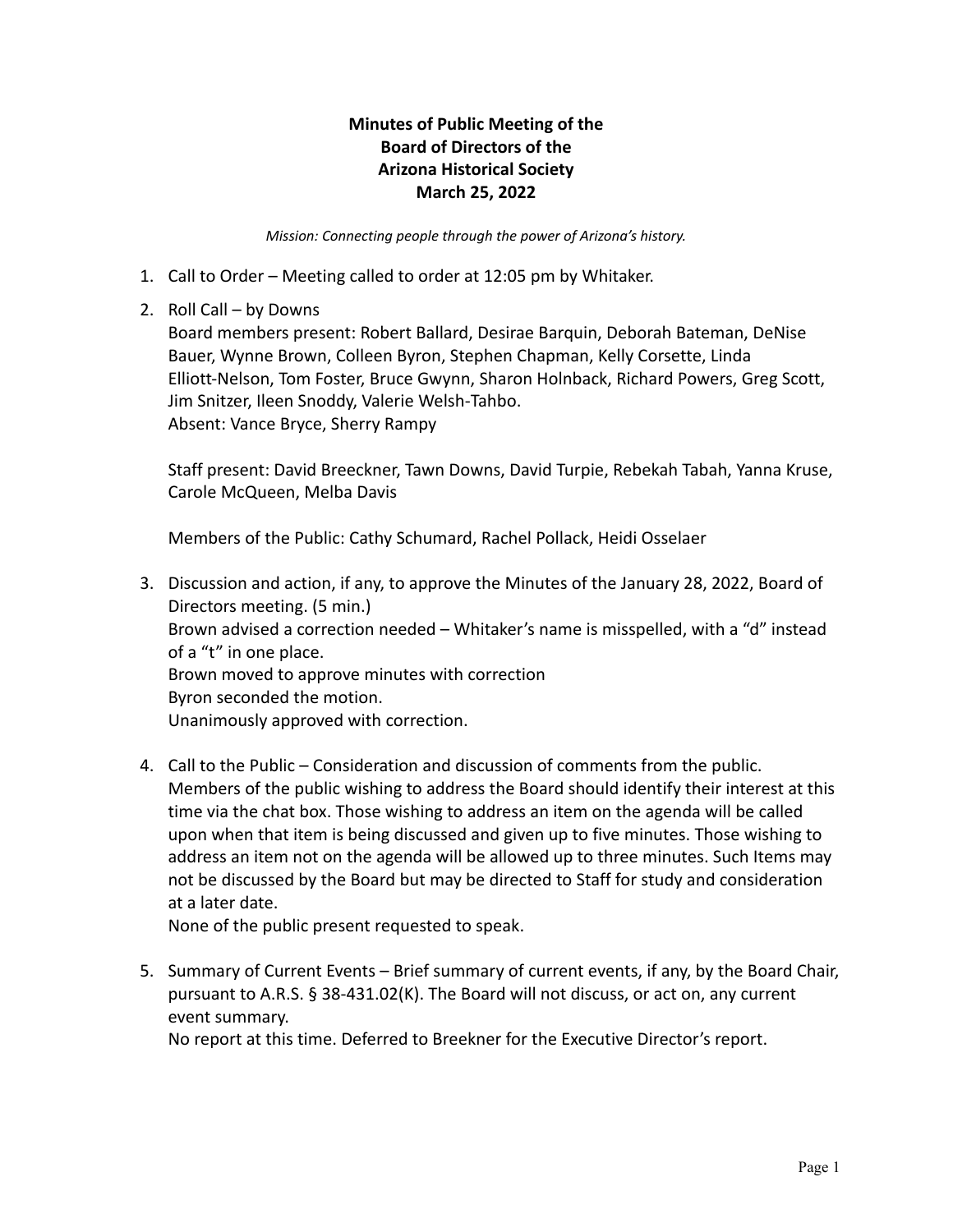- 6. Executive Director Director's Report -Breeckner See report included as part of these minutes. Some highlights:
	- Breeckner reported that Guest Experiences led by Yanna Kruse is now gathering data from visitors. This is being done by asking three simple questions in a conversational manner and entering the data into the system.
	- Breeckner then reviewed recent events, indicating AHS received significant press coverage for several of these events:
		- Migrant Quilt Exhibit at AHM January
		- On Air Exhibit at AHC February
		- COVID Memorial Day at AHC March
	- Breeckner reviewed upcoming programs/events:
		- March 31 Digging Deeper: Exploring New AHS Mining Records (virtual program)
		- April 7: Ask the Author: Negotiating Citizenship in the Termination Era (virtual program)
		- April 26 Tastes, Toasts & Tales fundraiser with 8 of AZ's top chefs
	- Some specific discussions occurred regarding the update on Sosa-Carrillo House: Question from Byron: Will there be community forums around the possible sale? Breeckner responded that they hadn't planned any at this time. Further discussion ensued, and Whitaker and Breeckner agreed that it would be wise to conduct community meetings with all members of the community to gather feedback and communicate plans. This will go a long way towards building trust and buy-in from the community. Byron emphasized the need to publicize these meetings widely to ensure transparency.
	- ●Senior staff provided highlights from the report of their respective areas.
	- ●Breeckner provided some additional detail around a review of collections/archival storage needs. The proposal totals \$3 million, which includes \$1.5 million for Tempe archives, \$.5 million for Tempe collections, and \$1 million for Tucson collections/archives.
- 7. Sunset Review and Performance Audit Work pending- Whitaker, Breeckner Governance Committee will meet to work on syncing bylaws and policies.
- 8. AHS Board Status Whitaker
	- a. Five renewals confirmed
		- Ballard
		- Bateman
		- Scott
		- Snoddy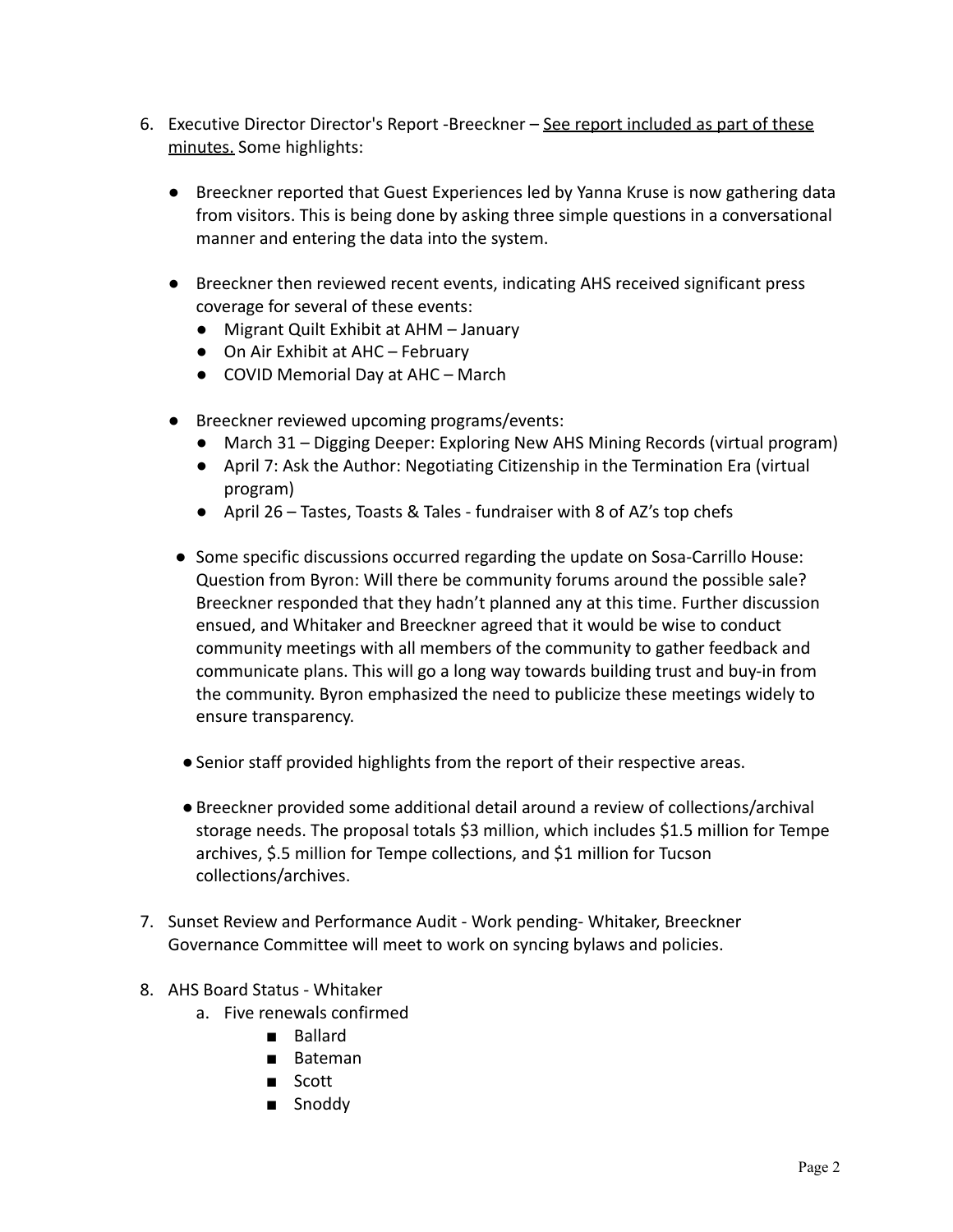- Whitaker
- b. Appointments are taking a long time, in part because Boards and Commissions has had a complete turnover in staff in the past few months. We still need to hold them accountable, but also understand that they are also short-staffed.
- 9. Committee Reports
	- a. Executive Committee Whitaker
	- b. Finance Snitzer No report at this time as financials were just received. We will resume meetings now that we are getting caught up on the financial reporting. At this time finances appear to be stabilized, so the focus will be how to present the financials in a way that is more understandable.
	- c. Collections Scott. No report at this time, as there were no Collections Committee meetings since the last board meeting.
	- d. Community Outreach Foster
		- Action Item: Chair Foster advised that the Outreach Committee recommends that the Center for Creative Photography be approved as a Certified Historical Institution. This application was overlooked during the application process. Gwynn moved to approve. Bateman seconded.

The motion was approved unanimously.

- e. Governance Committee Report Corsette Corsette had left the meeting. Whitaker advised that Corsette will be calling a meeting soon to begin syncing policies and bylaws
- f. Properties and Buildings Bauer No report at this time.
- 10. Friends of AHS, Inc. (FAHS) Report Updates Bateman, Breeckner Two new consultant positions have been approved, funded by the proceeds of the real estate sale. Breeckner is working with HR on job descriptions. These individuals will be working on preparing AHS for the capital campaign, using the Phoenix Philanthropy report as the basis for their work.
- 11. Announcements and other matters for consideration in future board or committee meetings. None.

Executive Committee Schedule: Noon and Virtual unless announced otherwise

April 25, 2022 May 23, 2022 June 20, 2022 July 25, 2022 August 22, 2022 September 26, 2022 October 24, 2022 November 28, 2022